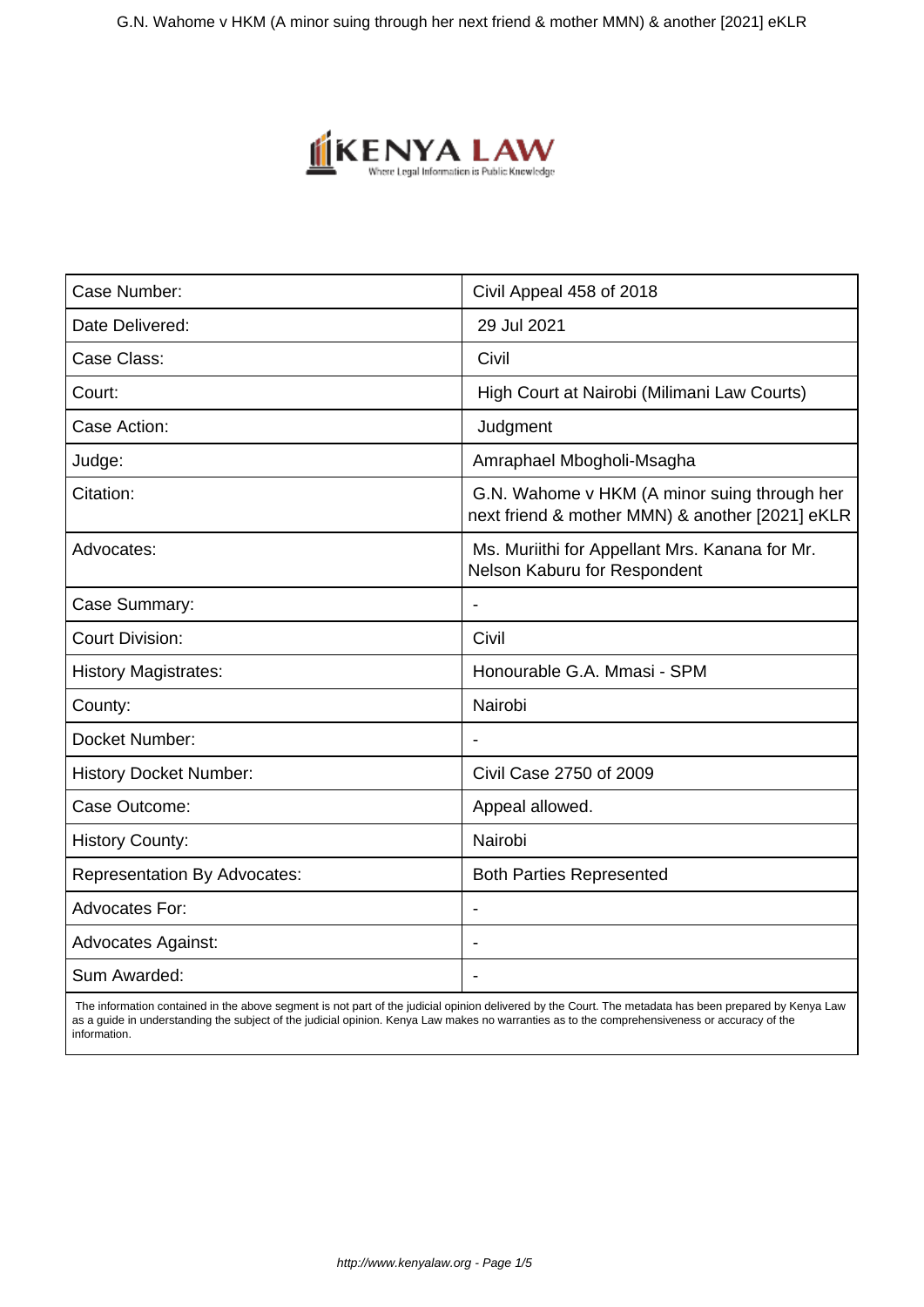# **REPUBLIC OF KENYA**

# **IN THE HIGH COURT OF KENYA**

# **AT NAIROBI**

#### **CIVIL APPEAL NO. 458 OF 2018**

**G.N. WAHOME.......................................................................................................................................APPELLANT**

# **-VERSUS-**

 **HKM (A minor suing through her next friend & mother MMN)....1ST RESPONDENT**

**PETER GITHINJI...............................................................................................................2ND RESPONDENT**

*(Being an appeal against the ruling and order of Honourable G.A. Mmasi (Mrs.)*

*(Senior Principal Magistrate) delivered on 28th September, 2018*

*in MILIMANI CMCC NO. 2750 of 2009)*

#### **JUDGMENT**

1. The 1<sup>st</sup> respondent through her next friend  $\&$  mother (MMN) instituted a suit before the Chief Magistrate's Court by way of the plaint dated  $27<sup>th</sup>$  March, 2009 and sought for reliefs against the appellant and the  $2<sup>nd</sup>$  respondent in the nature of general and special damages for injuries sustained in a road traffic accident which occurred sometime on or about  $6<sup>th</sup>$  December, 2008 involving the motor vehicle registration KAQ 194T ("the subject motor vehicle").

2. The 1<sup>st</sup> respondent averred in her plaint that she was lawfully walking along Juja Road in Nairobi on the date of the accident when the subject motor vehicle, being at all material times owned by the appellant and driven by the  $2<sup>nd</sup>$  respondent, knocked her down and caused her to suffer serious injuries. The 1<sup>st</sup> respondent attributed the accident to negligence of the appellant and the 2<sup>nd</sup> respondent, by setting out the particulars thereof in the plaint.

3. Thereafter, following an application by the  $1<sup>st</sup>$  respondent, an ex parte/interlocutory judgment was entered against the appellant and the  $2<sup>nd</sup>$  respondent on  $30<sup>th</sup>$  August, 2011 in respect to liability, and the matter proceeded for formal proof. In the end, final judgment was entered on  $17<sup>th</sup>$  April, 2012 in favour of the 1<sup>st</sup> respondent in the aggregate sum of Kshs.152,000/= plus costs of the suit and interest thereon.

4. Consequently, the appellant filed the application dated  $12<sup>th</sup>$  September, 2018 seeking to set aside the ex parte judgment and further seeking leave to enter appearance and file his statement of defence. Upon hearing the parties orally, the trial court dismissed the application with costs in its ruling delivered on  $28<sup>th</sup>$  September, 2018.

5. Aggrieved by that ruling, the appellant filed this appeal. Through the memorandum of appeal dated  $1<sup>st</sup>$  October, 2018 the appellant put forth 10 grounds of appeal essentially challenging the dismissal order made by the trial court.

6. This court gave directions to the parties to file written submissions on the appeal. It is apparent from the record that the  $2<sup>nd</sup>$ respondent did not participate at the hearing of the appeal.

7. On his part, the appellant argues that the application seeking to set aside the ex parte judgment was not opposed by the  $1<sup>st</sup>$ respondent. The appellant also argues that he only came to learn of the ex parte judgment upon being served with a notice to show cause dated  $21<sup>st</sup>$  March, 2018 and that he has never been served with the summons to enter appearance in the suit and that in the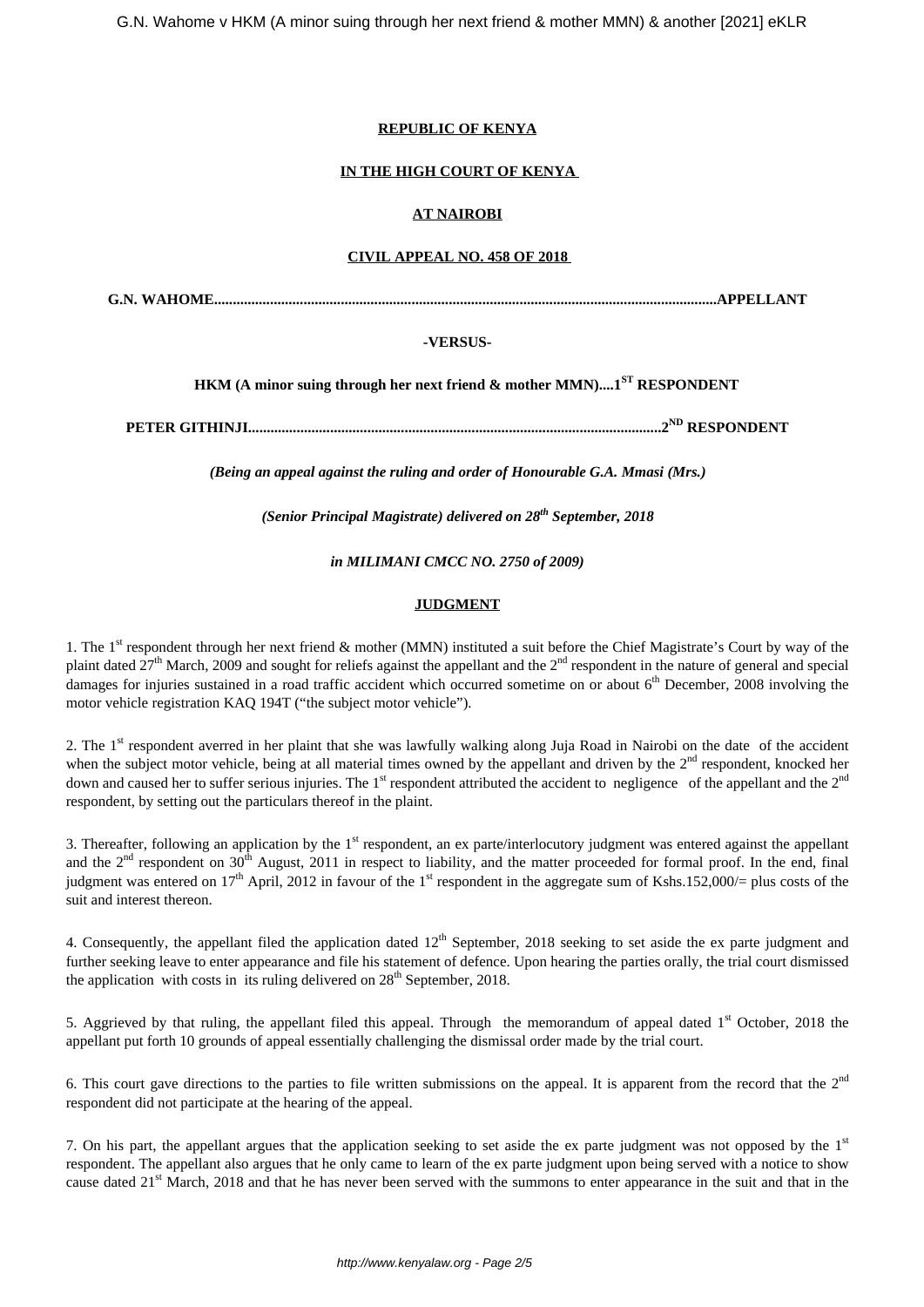absence of service, the ex parte judgment ought to be set aside *ex debito justitiae*, as held by the Court of Appeal in the case of **James Kanyiita Nderitu & another v Marios Philotas Ghikas & another [2016] eKLR**. It is equally the submission of the appellant that his draft statement of defence raises triable issues which ought to be determined on merit.

8. The 1<sup>st</sup> respondent on the other hand contended that there is evidence of service of the summons to enter appearance on record and which affidavit was not at all challenged by the appellant. She further went on to submit that the application seeking to set aside the ex parte judgment was brought after inordinate delay, hence the trial court acted correctly in dismissing it on that basis. For all the foregoing reasons, it is the view of the  $1<sup>st</sup>$  respondent that the appeal must fail.

9. I have considered the contending submissions and authorities cited on appeal. I have likewise re-evaluated the material placed before the trial court. It is clear that the appeal fundamentally lies against the trial court's decision to dismiss the appellant's application seeking to set aside the ex parte judgment. I will therefore deal with the grounds of appeal contemporaneously under the following limbs.

10. The first limb has to do with whether the learned trial magistrate arrived at a correct finding that there was inordinate delay in bringing the application. Upon re-examination of the record, I noted that the ex parte judgment was delivered on  $30<sup>th</sup>$  August, 2011 while final judgment was delivered on  $17<sup>th</sup>$  April, 2012. It was therefore clear there had been inordinate delay of nine (9) years in bringing the application for setting aside of the ex parte judgment. To that extent, I agree with the finding of the learned trial magistrate.

11. The second limb of the appeal concerns itself with whether the learned trial magistrate in dismissing the application, considered all relevant facts/material, evidence and provisions of the law. In answering this, one key factor for consideration is whether the ex parte judgment entered on 30<sup>th</sup> August, 2011 is regular. In his supporting affidavit to the application dated  $12^{th}$  September, 2018 the appellant averred that the ex parte judgment is irregular for the reasons that he was never served with summons to enter appearance and that he did not own the subject motor vehicle; he has a strong and arguable defence; and that he ought to have been granted the opportunity to defend the suit on merit. According to the appellant, the person who was served with the summons according to the affidavit of service on record is different from the appellant, hence the appellant had no way of knowing of the existence of the suit.

12. In his oral arguments, the appellant's counsel Mr. Kimaru reiterated that the person who was purportedly served with the summons resides in Kitengela and is not one and the same person as the appellant. In response, Mr. Kaburu, advocate for the 1<sup>st</sup> respondent submitted that there is evidence of service of the summons upon the appellant and that the appellant has not proved that the person who was served bears a different identity from him. From the impugned ruling, I note that the learned trial magistrate did not touch on the issue of service.

13. The record shows that summons were issued to the 1<sup>st</sup> respondent and thereafter served upon one George Njoroge Wahome, according to the affidavit of service sworn by process server Mathias Mboya Maithya on  $18<sup>th</sup>$  May, 2011. It is apparent that the appellant is claiming to bear a different name from the one above, namely Godfrey Njihia Wahome. It is therefore apparent that there exist two (2) separate persons sharing the same initial names and this could very well give rise to confusion. Suffice it to say from the record that, whereas the 1<sup>st</sup> respondent's advocate claimed to have applied for, and obtained a reissuance of summons to enter appearance upon discovering that George Njoroge Wahome was deceased, there is no affidavit of service or other credible evidence on record to show that service was effected upon the appellant herein (Godfrey Njihia Wahome). The appellant claims that he came to learn of the suit upon being served with the notice to show cause in 2018 and this averment was echoed by Evans Mwangi Gachomo in his affidavit also sworn in support of the application. I find this explanation to be reasonable in the circumstances.

14. From the foregoing, I find it more plausible than not that summons to enter appearance were not served upon the appellant, but upon an entirely different person bearing the same initials as the appellant.

15. This brings me to the issue on whether the appellant's draft statement of defence raises triable issues. I note that this issue was equally not addressed by the learned trial magistrate in her ruling.

16. In determining whether or not to set aside an ex parte/default judgment, a court is required to consider whether a party has a defence that raises triable issues, even where service of summons is found to be proper. In so saying, I find support in the case of **Tree Shade Motors Ltd v D.T. Dobie & Another (1995-1998) IEA 324** relied upon in **M/S Jondu Enterprises Limited v**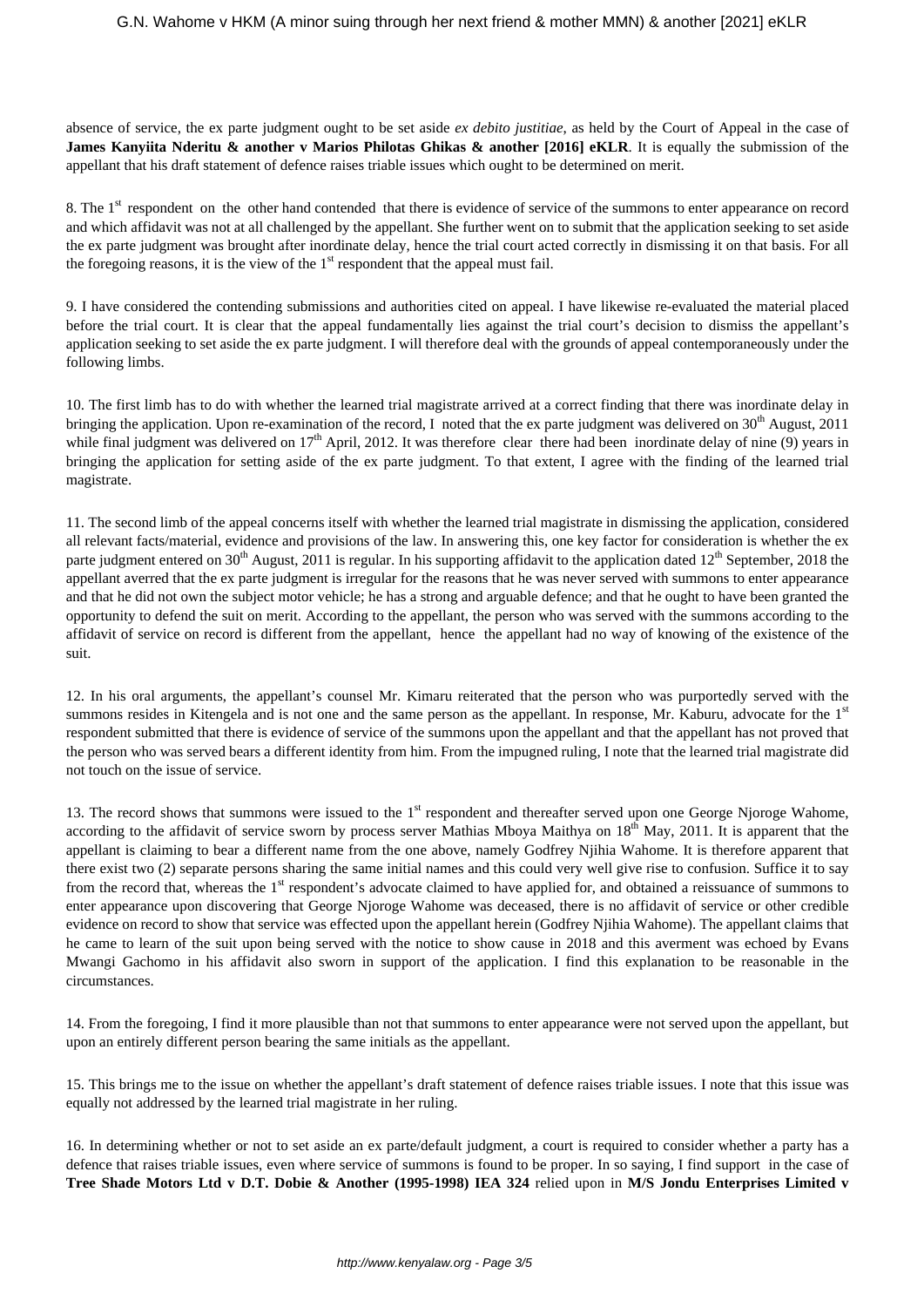# **Spectre International [2019] eKLR** thus:

**"***Even if service of summons is valid, the judgment will be set aside if defence raises triable issues. Where a draft defence was tendered together with an application to set aside a default judgment, the court hearing the application was obliged to consider if it raised a reasonable defence to the plaintiff's claim. Where the defendant showed a reasonable defence on the merits, the court could set the ex-parte judgment aside***."**

17. From the appellant's draft statement of defence which was annexed to the application dated  $12<sup>th</sup>$  September, 2018 I observed that he is *inter alia*, denying ownership of the subject motor vehicle and further denying having any knowledge or association with the 2<sup>nd</sup> respondent. In my view, the foregoing consist of triable issues which can only be adequately ventilated at the hearing of the suit.

18. Upon taking into account all the foregoing factors, while I acknowledge that there has been an inordinate delay in moving both the trial court and inevitably, this court by way of an appeal since entry of the ex parte judgment, I am convinced that it would be in the interest of substantive justice to interfere with the impugned ruling and to grant the appellant the opportunity of defending the claim.

19. In the end, I allow the appeal in terms of prayers a), b), c) and d) giving rise to a granting of the following orders:

**a) The ruling delivered on 28th September, 2018 be and is hereby set aside and is substituted with an order allowing the Motion dated 12th September, 2018.**

**b) The ex parte/default judgment entered on 30th August, 2011 and all consequential orders/proceedings are hereby set aside.** 

**c) The appellant is granted leave to file and serve his statement of defence within 14 days from today.**

**d) The suit (MILIMANI CMCC NO. 2750 of 2009) shall be heard afresh and on priority basis given its age, before any other magistrate of competent jurisdiction other than Honourable G.A. Mmasi.** 

**e) In the circumstances of this appeal, a fair order on costs is that each party shall bear their own costs.** 

**DATED AND SIGNED AT NAIROBI THIS 27TH DAY OF JULY, 2021.**

#### **A. MBOGHOLI MSAGHA**

#### **JUDGE**

**DATED, SIGNED AND DELIVERED ONLINE VIA MICROSOFT TEAMS AT NAIROBI THIS 29TH DAY OF JULY 2021.**

**....................................**

### **J. K. SERGON**

#### **JUDGE**

In the presence of:

Ms. Muriithi for appellant

Mrs. Kanana for Mr. Nelson Kaburu for respondent